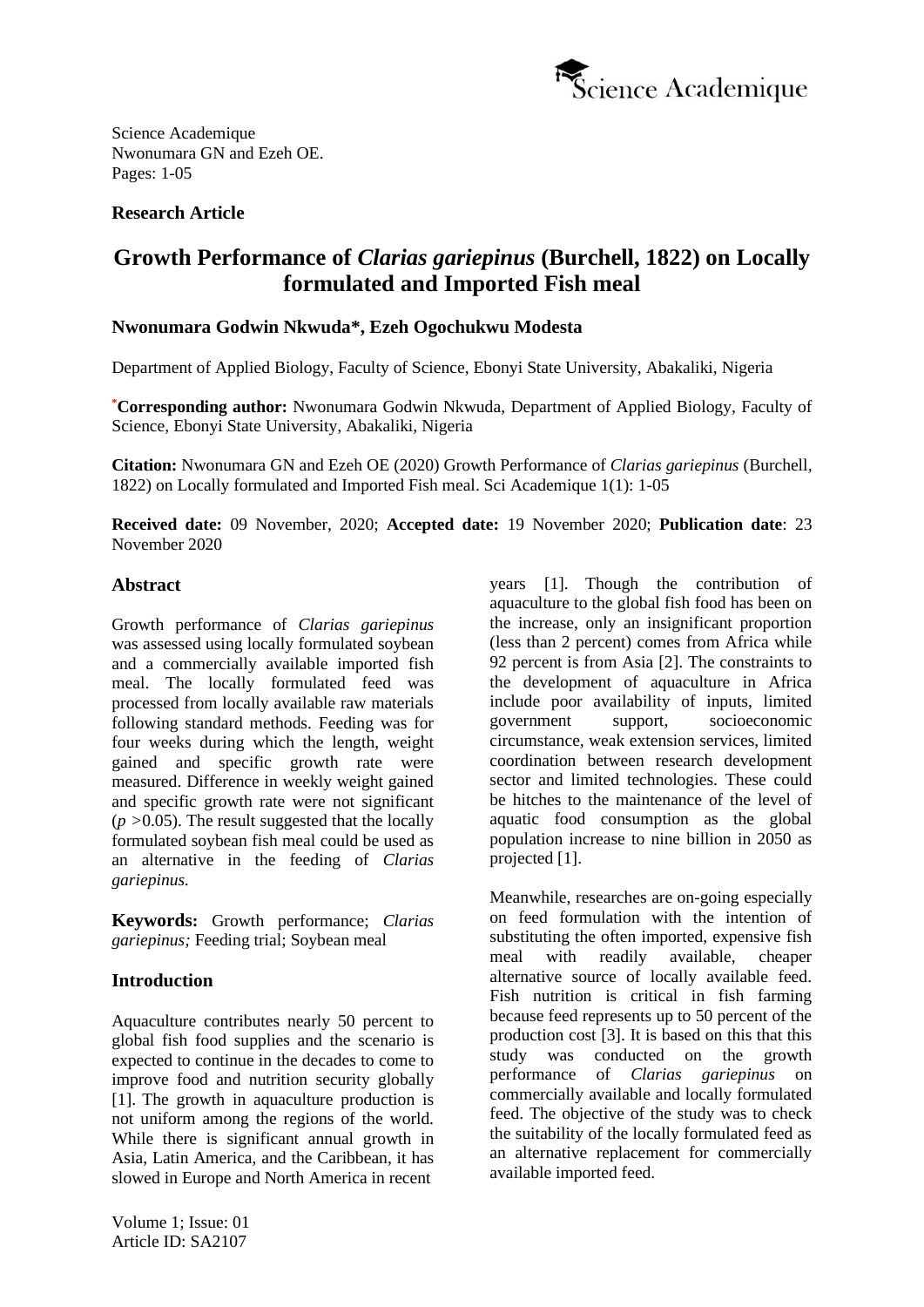

# **Materials and Methods**

## **Materials**

Soybean seed, yellow maize grain, groundnut seed, fish bone and fresh leaves of *Telifera occidentalis* were purchased from a local food market in Abakaliki for the local feed formulation. Commercially available imported feed (2 mm equalis) was also purchased from fish feed dealer for the comparative study. The *Clarias gariepinus* used for the study were purchased from Regina Pacis fish farm in Abakaliki, Ebonyi State, Nigeria.

## **Methods**

**Feedstuff Processing:** The soybean seed was parboiled and allowed for some hours to cool. It was then washed to remove the endocarp, dried under the sun, roasted and ground to powder. The groundnut and fish bone were also roasted before they were ground to powder. Yellow Maize seed was also ground to powder using a milling machine while the vegetable extract was gotten with juice extracting machine.

**Feed Formulation:** The feed was formulated by mixing the appropriate proportion of the constituent of the feed which was calculated using Pearson's Square method. Each of the constituent was weighed dry, mixed before adding hot water. The mixture was turned to obtain homogenous unleavened dough which was molded and made to pellets using a local pelleting machine. It was sun dried and stored in a sterile polyethene bag.

**Determination of the proximate composition of feeds:** The proximate compositions of the imported and locally formulated feed were determined using the methods according to AOAC, 2000 [4].

**Feeding Trial:** Six plastic aquaria of thirtyliter capacity were used for the feeding trial. Five *Clarias gariepinus* juvenile were stocked in each of the aquarium. The set up was in triplicate, that is, set A being fed with imported feed while B was fed with locally formulated feed. Feeding was done twice a day at 5 percent of the body weight of the fish. The water was renewed at 48 hour and unconsumed feed removed. The feeding trial was for four weeks during which the weight and length of the fish were measured from the first day of week one.

**Data analyses:** The proximate composition of the feeds, weekly weight gained and length of the fish were summarized using descriptive statistics. Difference in mean weight gained and length of the fish during the feeding trial were compared using one-way analysis of variance and values were considered significance at  $(p < 0.05)$ . Weight gained and specific growth rate of the fish were also computed. Data analysis was carried out using SPSS version 20.

# **Results**

# **Proximate Composition of the Feeds**

The proximate composition of the feeds showed that percentage crude protein (16.85 %), and fat (5.08 %) contents were higher in the imported commercial feed while carbohydrate ((61.58 %), ash (5.03 %), moisture  $(11.05 \%)$  and fiber  $(7.12 \%)$  were higher in the locally formulated feed (Figure-1). Difference in the proximate composition of the feeds was significant ( $p < 0.05$ ).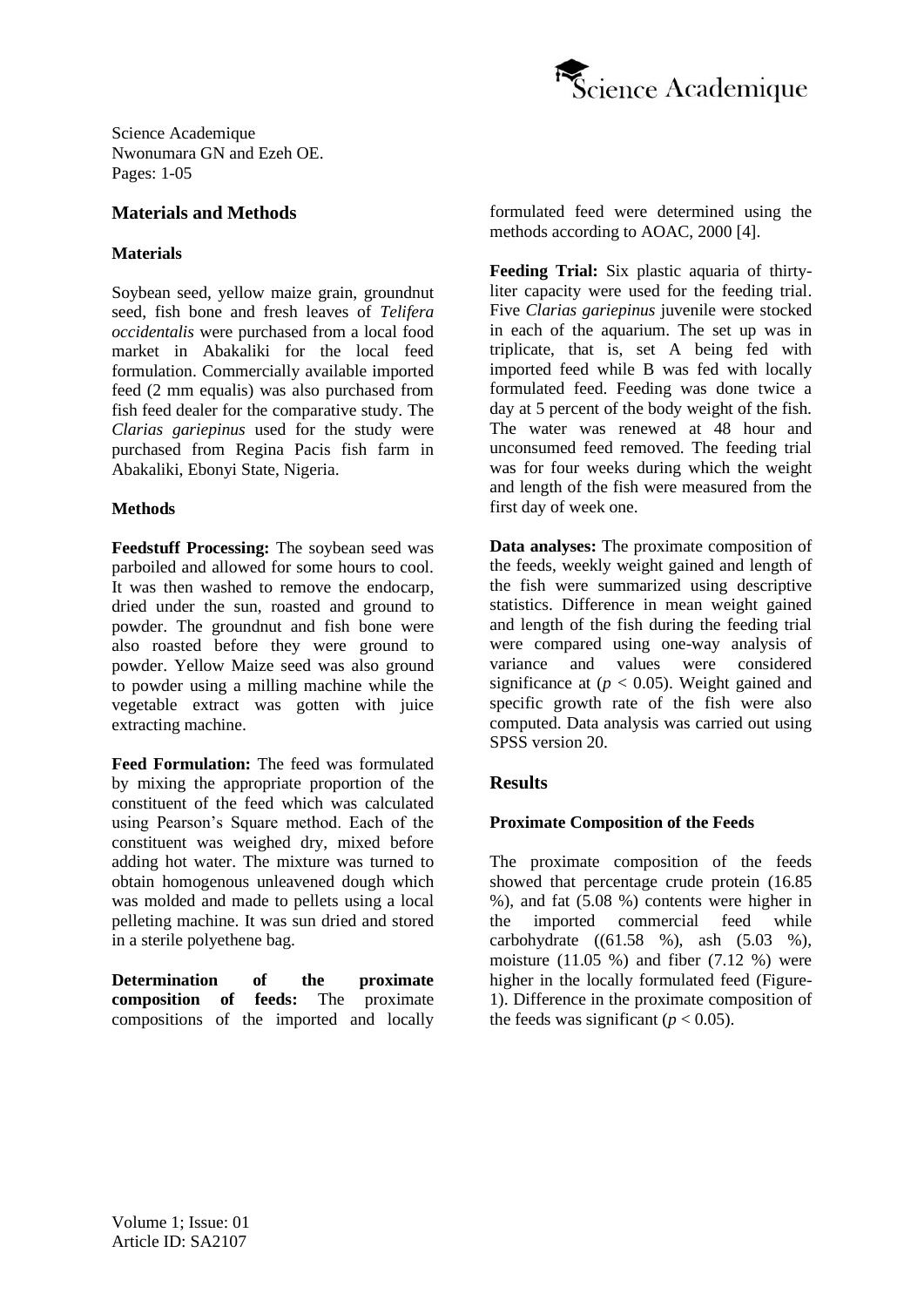



**Figure 1:** Proximate composition of the locally formulated and imported commercial feed.

## **Mean length and weight of Fish feed formulated and imported feed**

The mean length of the fish fed with the formulated feed ranged from 10.40 cm to 15.03 cm while those fed with imported fish meal varied from 11.71 cm to 15.28 cm

(Table-1). The mean weight increased from 11.71 g to 16.43 g in fish fed with the locally formulated feed while that of fish fed with the imported feed varied from 12.35 g to 17.03 g (Table 1). Difference in mean length was significant ( $p < 0.05$ )

|                        | <b>Locally formulated feed</b> |                   | <b>Imported feed</b> |                   |
|------------------------|--------------------------------|-------------------|----------------------|-------------------|
| <b>Duration</b> (Week) | Mean length (cm)               | Mean weight $(g)$ | Mean length (cm)     | Mean weight $(g)$ |
|                        | $10.40 \pm 0.56$               | $11.71 \pm 0.62$  | $11.17 \pm 0.44$     | $12.35 \pm 0.37$  |
|                        | $10.77 \pm 0.49$               | $12.33 \pm 0.68$  | $11.73 \pm 0.46$     | $12.97 \pm 0.41$  |
|                        | $11.85 \pm 0.35$               | $13.58 \pm 0.42$  | $12.33 \pm 0.49$     | $13.91 \pm 0.43$  |
|                        | $12.80 \pm 0.60$               | $15.03 \pm 0.47$  | $13.60 \pm 1.10$     | $14.86 \pm 0.86$  |
|                        | $15.03 \pm 0.03$               | $16.43 \pm 0.36$  | $15.28 \pm 0.03$     | $17.03 \pm 0.03$  |

**Table 1:** Mean length and weight of Fish feed formulated and imported feed.

#### **Specific Growth Rate**

The specific growth rate of the fish fed with the locally formulated feed was highest (0.71)

on week three. On the other hand, those fed with the imported feed had the highest specific growth (0.86) on week four (Table 2).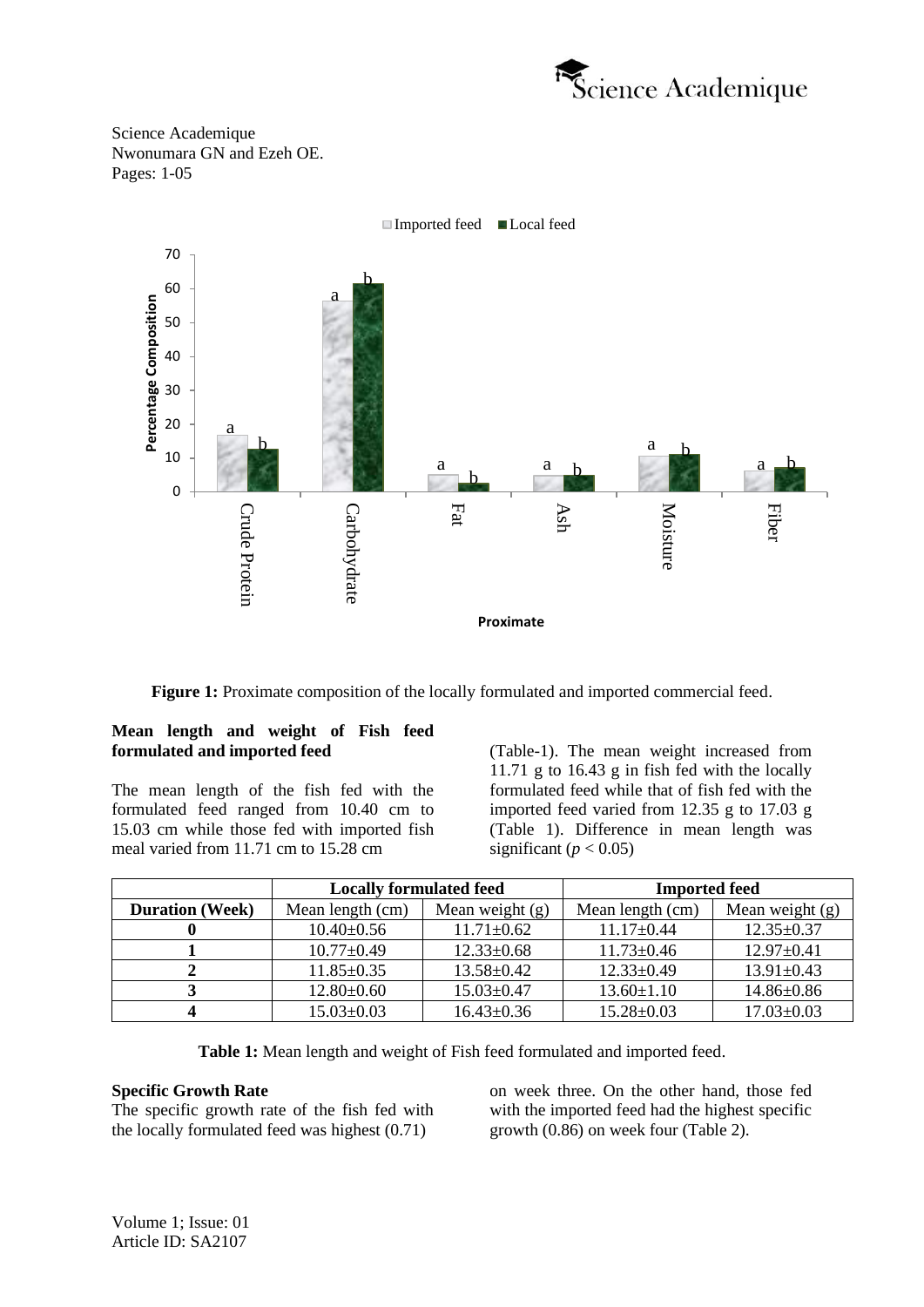

| Weeks | <b>Locally formulated feed</b> | <b>Imported feed</b> |
|-------|--------------------------------|----------------------|
|       |                                | 1.29                 |
|       | N 57                           | 0.43                 |
|       |                                | 0.43                 |
|       |                                | ).86                 |

**Table 2:** Specific Growth rate per Week

## **Discussion**

Efforts to have alternative fish feed to the imported ones have been vigorously pursued by some concerned individuals, fish nutritionist, zoologist and aqua culturists [5-9]. Their efforts have yielded positive results which have led to the formulation of different meal for fish feed locally in most developing nations. However, their prospect to make fish production cheaper by ensuring that feeds are easily formulated by the farmers is being hampered by lack of fund and machinery that could have enhanced the efficiency of the production process.

From the study, locally formulated soybean meal used in the feeding trial was not significantly different in the proximate composition compared to imported feed. Meanwhile the locally formulated feed had higher percentage of carbohydrate content compared to the imported feed which showed that the raw material used were good source of energy. The carbohydrate content compared favourably to that of Bambara nut, mucuna beans, and cotton seed cake which have also been used in feed formulation [10]. The protein content of the locally formulated feed was on the other hand lower compared to that

of the imported feed and this could be attributed to the heating process used during processing which may have affected the protein content of the raw material.

Despite these, there was no significant difference in the weight gained by the fish fed with the locally formulated and imported feeds. Balogun, et al*.* 2004 [11] reported an increase in weight gained in *Clarias gariepinus* fed with *Delonix regia* seed meal. There was also an increase in the specific growth rate in fish fed with the locally formulated and the imported feeds and difference in the specific growth rate was not significant.

# **Conclusion**

This study compared the growth performance of *Clarias gariepinus* fed with locally formulated and imported fish meals. It was observed that difference in the growth parameters measured in fish fed with the locally formulated feed and those of imported feed was not significant. These observations suggested that the locally formulated soybean feed meal could be used as a replacement for the imported fish feed.

#### **References**

- **1.** FAO (2020) [Eurofish Magazine issue 5: The Aquaculture.](https://www.eurofishmagazine.com/)
- **2.** FAO (2017) [Global Aquaculture Production. Culled from Fisheries and aquaculture software.](http://www.fao.org/fishery/en)  Fish Statistics Journal - [Software for Fishery and Aquaculture Statistical Time Series.](http://www.fao.org/fishery/en) In: FAO [Fisheries Division](http://www.fao.org/fishery/en) [online]. Rome.
- **3.** Craig S, Helfrish LA (2002) [Understanding Fish Nutrition, feed, and feeding. Virginia](https://www.pubs.ext.vt.edu/content/dam/pubs_ext_vt_edu/420/420-256/420-256_pdf.pdf)  [cooperative Extension. publication 420-256.](https://www.pubs.ext.vt.edu/content/dam/pubs_ext_vt_edu/420/420-256/420-256_pdf.pdf)
- **4.** AOAC (2000) Official Methods of Analysis*.* [17th Edition, The Association of Official Analytical](https://www.scirp.org/(S(351jmbntvnsjt1aadkposzje))/reference/ReferencesPapers.aspx?ReferenceID=1687699)  [Chemists, Gaithersburg, MD, USA.](https://www.scirp.org/(S(351jmbntvnsjt1aadkposzje))/reference/ReferencesPapers.aspx?ReferenceID=1687699)

Volume 1; Issue: 01 Article ID: SA2107